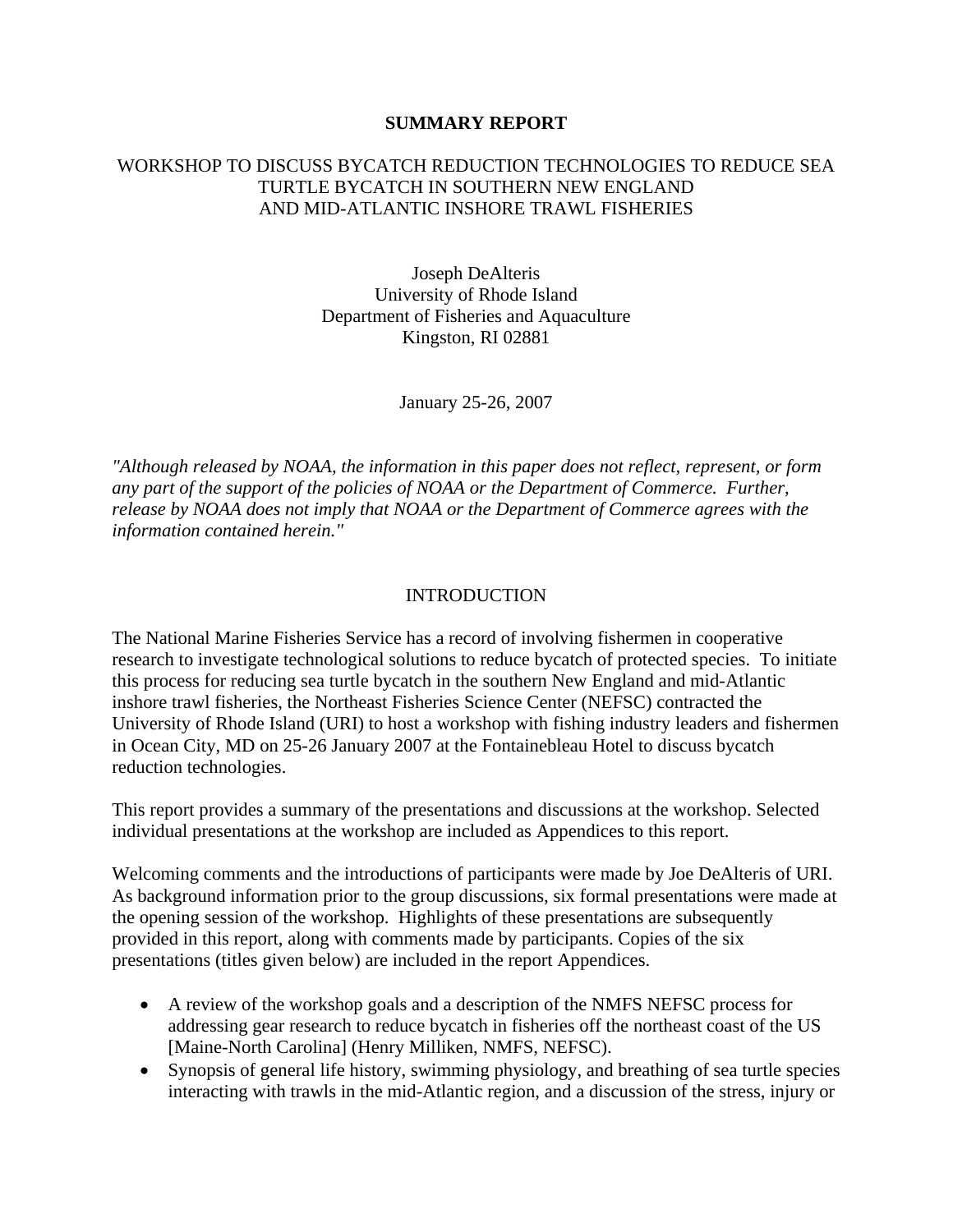lethal processes associated with the incidental capture of these animals (Kate Mansfield, VIMS).

- Bycatch information: turtle bycatch estimate in trawl fisheries and information from observer records (Heather Haas, NMFS, NEFSC).
- Review of the legal requirements and agency [NMFS] approach to sea turtle bycatch reduction in the Atlantic and Gulf of Mexico regions (Tanya Dobrzynski, NMFS Headquarters and Ellen Keane, NMFS, Northeast Regional Office)
- Review of sea turtle bycatch reduction technologies (specifically Turtle Excluder Devices Turtle Excluder Devices [TEDs]) used in the Gulf of Mexico and southeast US trawl fisheries (Jeff Gearhart and John Mitchell, NMFS, SEFSC)
- Results of TED evaluations in the sea scallop trawl fishery conducted in summer 2006, and the potential/need for TED evaluations in other fisheries (Dan Lawson, URI)

The goal of the workshop was to solicit ideas and concepts from trawl fishing industry participants for Bycatch Reduction Technologies (BRTs) or other measures that would reduce the capture of sea turtles in the trawl fisheries in the Mid-Atlantic region, while minimizing impacts on the catches of target species. Additionally, suggestions were sought as to how to best conduct experiments and/or evaluations of BRTs. The results of these discussions, including potential research, are also summarized in this report.

Participants in the workshop included fishing industry representatives from Massachusetts to North Carolina, and scientific and management personnel from the conservation community, state agencies, academic institutions, and the National Marine Fisheries Service. A complete list of all participants that signed-in at the workshop is included in Appendix A, along with contact information.

## SUMMARIES OF FORMAL PRESENTATIONS

Henry Milliken's presentation addressed the goal of the workshop and provided a review of the NEFSC strategy for addressing bycatch problems in commercial fisheries in the northeast region. Henry emphasized the NEFSC's goal of including the fishing industry in the entire process of designing, testing, and evaluating gear solutions to mitigate bycatch. Henry described the following seven-step sequential process:

- 1. Problem identification
- 2. Bycatch analysis to describe the spatial and temporal extent of the problem
- 3. Gear design coordinated with members of the fishing industry
- 4. A pilot study to evaluate the proposed gear modification,
- 5. A large scale evaluation in the commercial fishery
- 6. Establishment of an experimental fishery, and
- 7. The NEFSC provides scientific information to NERO and management agencies for use in decision and rule making.

The process as described has numerous feedback loops for refining gear modifications to minimize impacts on target catches. A copy of Henry's presentation is provided in Appendix B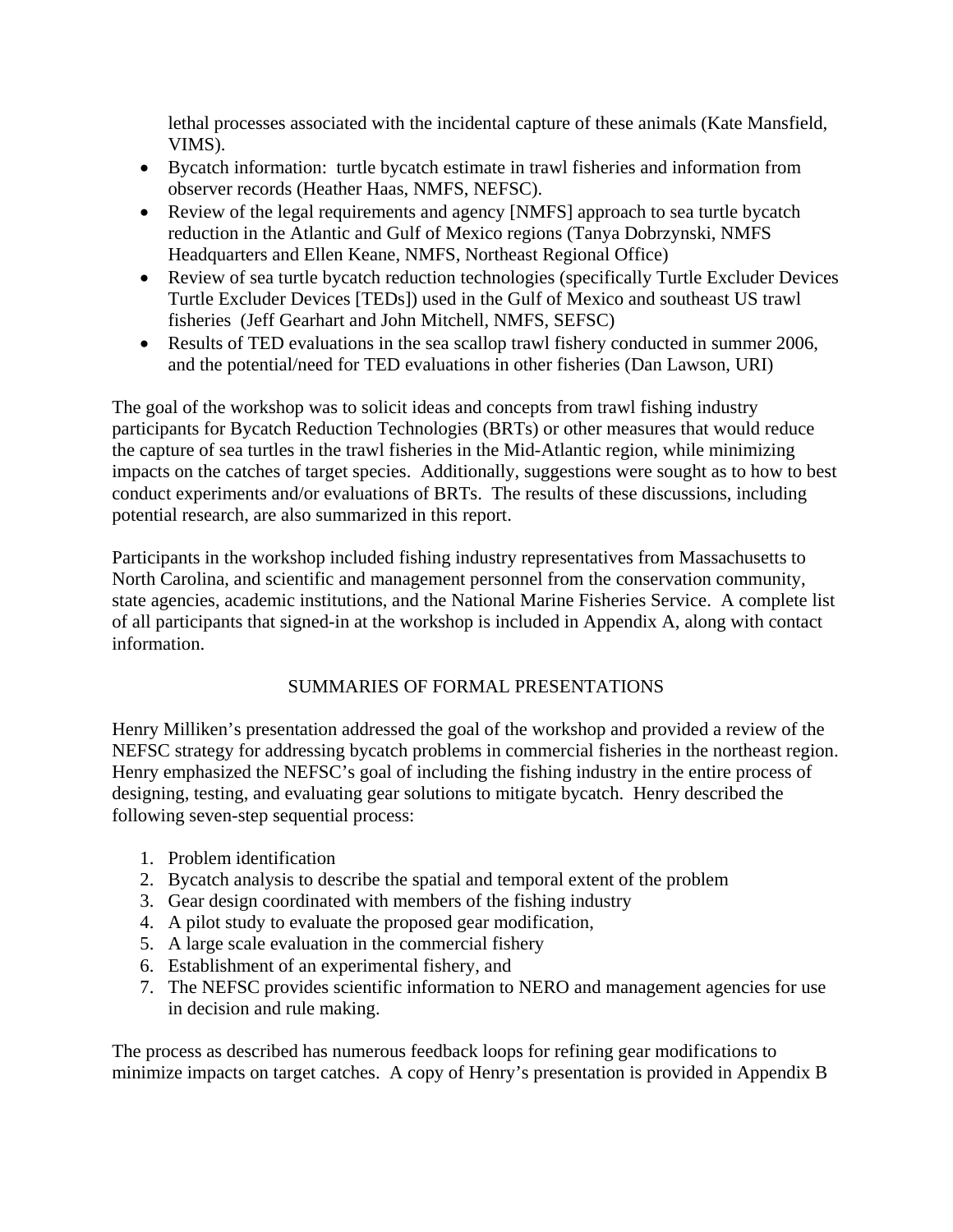Dr. Kate Mansfield presented background information on sea-turtle biology, and the life history, Endangered Species Act (ESA) status, size, diet, distribution, and nesting information of the sea turtle species most likely to be encountered in the mid-Atlantic area. Additionally, she described turtle diving behavior and response to stress and forced submergence. Finally, she presented a slide from Sasso and Epperly (2006) describing trawl interaction mortality rates, with respect to tow duration and season. While this slide generated discussion of the potential of regulating tow duration as a strategy to reduce sea turtle mortality in trawl interactions, considerable caution was expressed on the evaluation of the mortality results without explicit consideration of actual water temperatures during different seasons, specific areas of encounter, water depths, etc. A question was raised on the possible use of a water temperature criterion for determining when to require the use TEDs in the summer flounder trawl fishery, rather than relying on fixed date. This was identified as a potential research topic. A copy of Dr. Mansfield's presentation is provided in Appendix C.

Dr. Heather Haas presented information on the estimated sea turtle bycatch in the trawl fisheries in southern New England and the mid-Atlantic region. The presentation began with a review of observed sea turtle takes in the commercial fisheries by the dominant species caught, and characteristics of the gear and fishing practices that were associated with these takes. She also described the existing rules with respect to TEDs in the summer flounder trawl fishery. She presented data on turtle interactions as a function of tow duration which suggested (to some participants) that short tows, less than 1 hour, might be a potential strategy to investigate with respect to minimizing lethal interactions between sea turtles and trawls. She then presented data on observed tows where no sea turtles were taken, and on trawl fishing effort based on vessel trip report data. The results of an NEFSC analysis of observed sea turtle takes indicated the stratum with the highest turtle bycatch rate was in less than 50 meter water depth, had water temperatures greater than 18°C, was located south of 39° north latitude, and in which no functioning TEDs were used in the trawl nets. In this stratum, the sea turtle bycatch rate was 0.48 sea turtles per 24 hours fished (total net fishing time on the bottom), and accounted for an estimated take of 283 turtles per year out of a total annual bycatch estimate of 616 turtles in bottom trawl gear throughout the Mid-Atlantic region. Thus, NMFS has identified this stratum as having the highest priority in term of reducing sea turtle interactions. The fisheries involved are the summer flounder fishery (primarily off of Delmarva and secondarily off of Virginia and North Carolina), the sea scallop trawl fishery (primarily off of Delmarva), and the croaker fishery (primarily off of North Carolina). A copy of Dr. Haas' presentation is provided in Appendix D.

The next presentation addressed the legal requirements and agency [i.e., NMFS] approach to sea turtle bycatch reduction in commercial fisheries. Ellen Keane described the requirements of the Endangered Species Act (ESA) and the Magnuson-Stevens Fishery Conservation and Management Act (MSFCMA), and how these legislative acts require NMFS to address sea turtle bycatch in trawl fisheries. Tanya Dobrzynski presented additional information with respect to the NMFS Sea Turtle Strategy, in which sea turtle bycatch is addressed across similar gear types rather than by fishery. A copy of Ellen's and Tanya's presentation is provided in Appendix E.

John Mitchell described the introduction of TEDs into the southeast and Gulf of Mexico shrimp fisheries, and stressed the importance of working cooperatively with the fishing industry to develop and test bycatch reduction gear, so as to maximize acceptance of such gear by the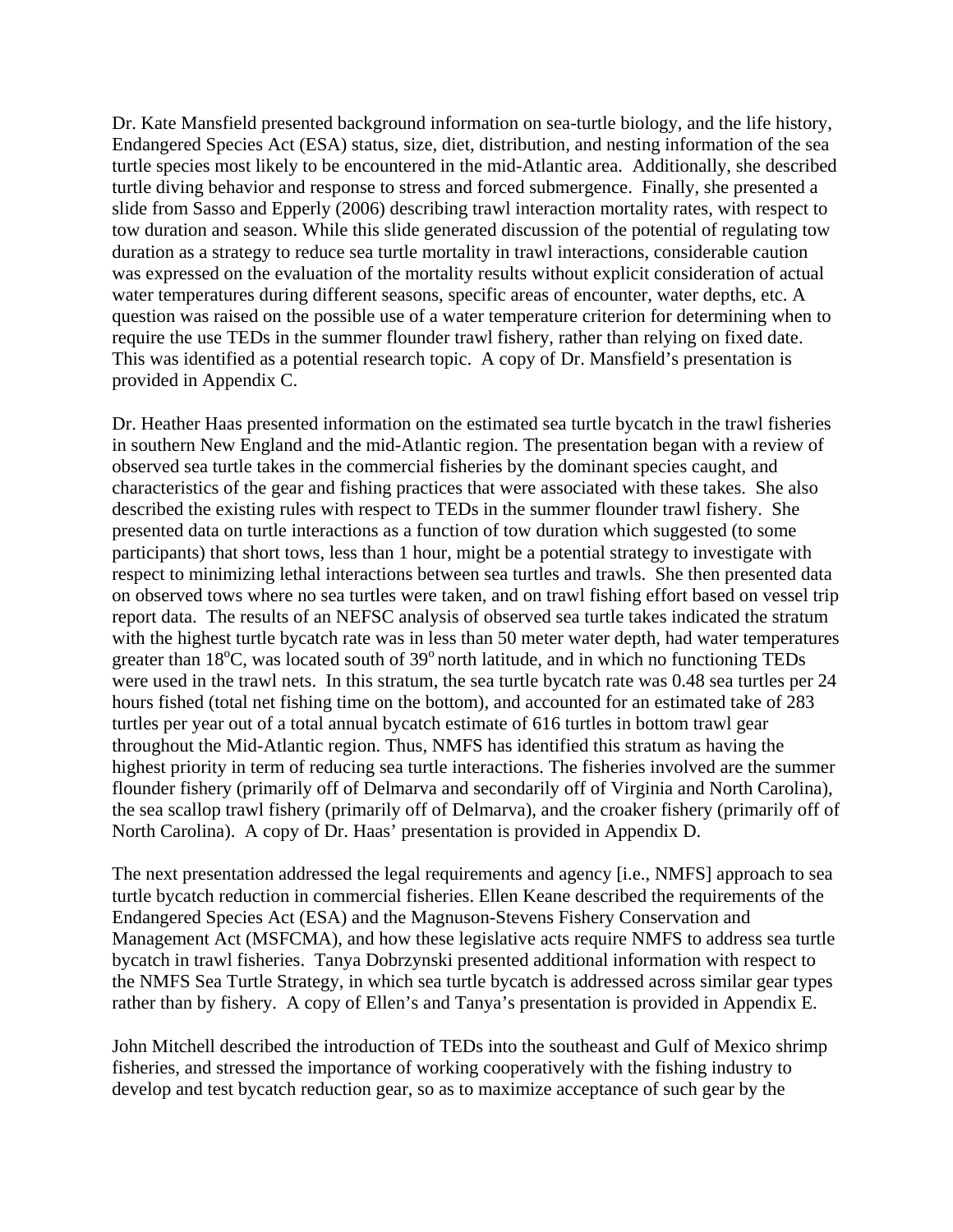fishing industry. A question was asked about the status of soft TEDs versus hard TEDs, and John indicated that only the Parker soft TED was now approved since the other soft TEDs had been decertified due to poor performance. Jeff Gearhart provided a review of TED research in mid-Atlantic trawl fisheries conducted cooperatively by the SEFSC and the fishing industry over the past 10 years. The fisheries in which most of the research has been conducted include, the summer flounder trawl fishery off NC and Delmarva, flynet croaker fishery off NC, and scallop trawl fishery off Delmarva. Notably, these are the same fisheries identified by the NEFSC bycatch analysis with the highest sea turtle bycatch rates. Research included the development of specialized TEDs for the flounder, flynet, and scallop trawl fisheries including several flexible prototypes and enlarged TED escape openings. A copy of their presentation is provided in Appendix F.

The last formal presentation was provided by Dan Lawson and he presented a summary of the performance of TEDs in the sea scallop trawl fishery off Chincoteague, VA conducted during summer 2006 and involving more than 80 paired tows. However, the use of a TED generated a significant reduction (about 7%) in the total weight of in-shell scallops. Moreover, the loss of scallop catch was about 14% when the total scallop catch was over 750 lbs. The experimental data also indicated that the scallop trawl fishery has a very low bycatch of marine finfish species. A copy of Dan Lawson's presentation is provided in Appendix G.

At the conclusion of the six formal presentations, workshop participants posed questions and offered comments. Several comments addressed the variable characteristics of the various inshore Mid-Atlantic trawl fisheries. It was also noted that the VTR database may not accurately reflect the operations, practices, or even target species of specific Mid-Atlantic fisheries on a localized basis. For example within the broad category of the summer flounder fishery, there are sub-fisheries with distinct local characteristics which should be considered if possible regulations to protect sea turtles are to be both effective and not cause severe economic harm. The horseshoe crab trawl fishery based in Ocean City MD was offered as an example where a TED would probably not allow for the capture of the target species due to the size of the animal; however, because of short tow durations on small boats, a maximum tow time might be a more reasonable and equally effective mitigation strategy. A comment was offered that a single mitigation strategy may not be appropriate for all fisheries, due to differences in vessel size, gear, fishing area, etc. Another comment indicated the need for dynamic management. Because sea turtles respond to environmental conditions (water temperatures), it seems appropriate to have regulations that seek to minimize interactions between sea turtles and fishing gear with respect to water temperatures. Industry participants noted that sea turtle populations may be increasing in abundance, but insufficient resources seem to be devoted to investigating population trends. A final comment addressed the low level of observer coverage in various fisheries, and the perceived non-representative nature of the coverage.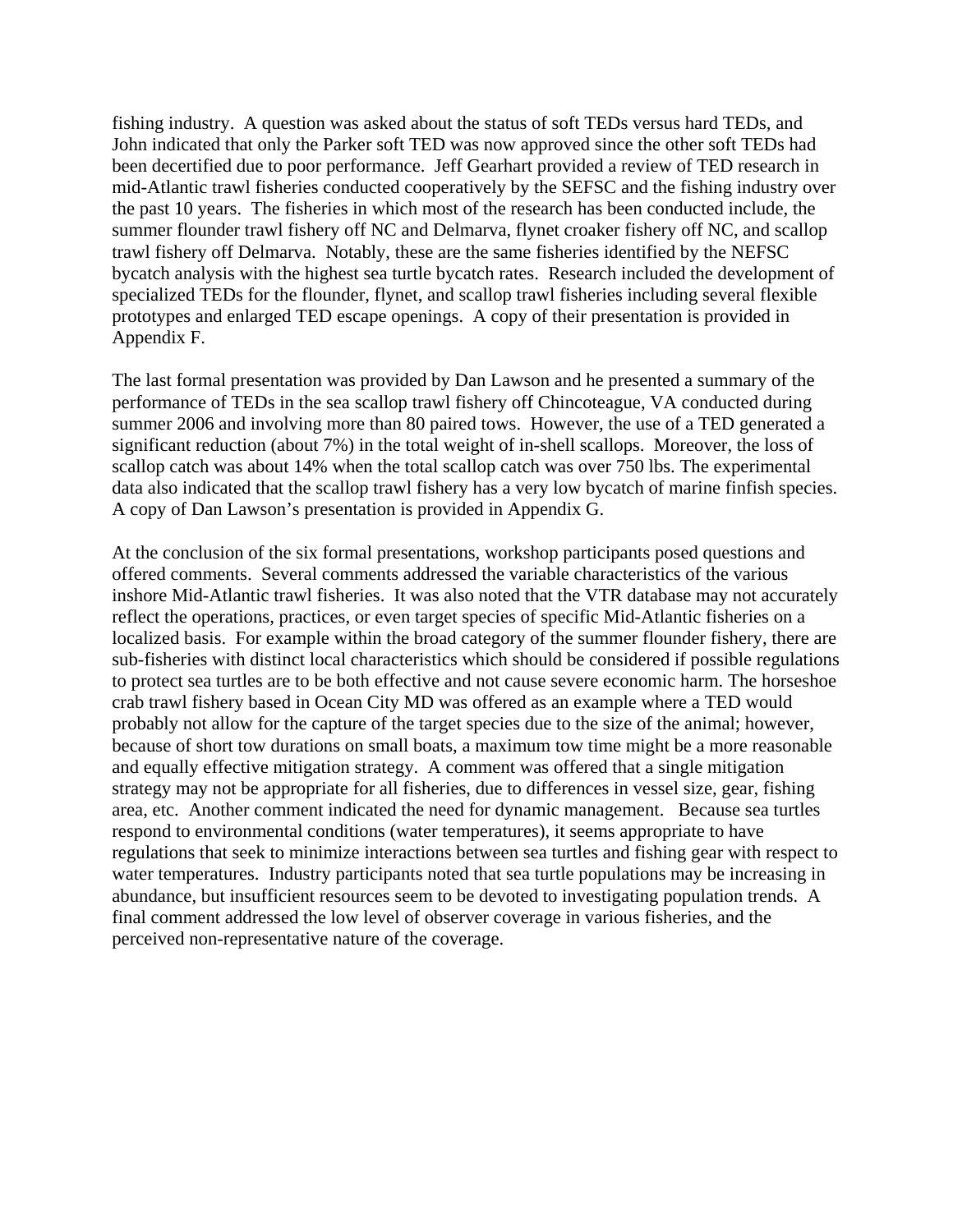## RESULTS OF GROUP DISCUSSIONS

In this session, participants identified potential research and mitigation strategies for reducing sea turtle interactions and mortality in the Mid-Atlantic trawl fisheries. The discussion began by reviewing the characteristics of the fisheries with the highest estimated turtle takes, that is those conducted south of 39<sup>°</sup> north latitude, in waters less than 50 meters deep, and at water temperatures greater than 18°C. The fisheries identified within this stratum were the summer flounder fishery (primarily off of Delmarva and secondarily off of Virginia and North Carolina), the sea scallop trawl fishery off of Delmarva, and the croaker fishery off of North Carolina. The discussions first addressed the major fisheries identified as having the highest bycatch estimates, and then attempted to identify potential research topics related to mitigation strategies for these fisheries. This following summary presents the discussions in the order they occurred, so as to best capture all thoughts expressed, realizing that there may be some repetition in the report.

The croaker fishery, south of Cape Charles, was characterized as a large mesh fishery, with the potential for very large catches of croaker. The fishery was characterized as cyclical, with a limited number of participants. The participants suggested the following research topics:

- Consider flexible (soft) TEDs for vessels with net drums
- Consider altering the design of TEDs by increasing bar spacing so as to improve efficiency in retaining the target species
- Evaluate effectiveness of TEDs on other bycatch species (e.g., stingrays) so as to interest fishermen
- Evaluate effectiveness of one hour tows, and methods to monitor/enforce tow duration

For the northern sector of the croaker fishery, the participants suggested an additional research topic:

• Evaluate potential for dynamic management related to water temperature

For the summer flounder fishery, south of 39<sup>°</sup> north latitude and north of Cape Charles, (off of New Jersey and Delmarva), the participants suggested the following research topics:

- Evaluate larger TEDs appropriate for stern trawlers
- Improve TED efficiency for retaining fishery target species and releasing bycatch species, possibly using staggered bars or flat bars in the grid and by increasing the bar spacing. Industry participants noted that clogging of the existing required TED is a significant problem
- Evaluate effectiveness of one hour tows, and methods to monitor/enforce tow duration
- Evaluate dynamic management of northern boundary line related to water temperature

Other fisheries and sub-fisheries using similar gear in the area were also considered, and participants made some suggestions for research: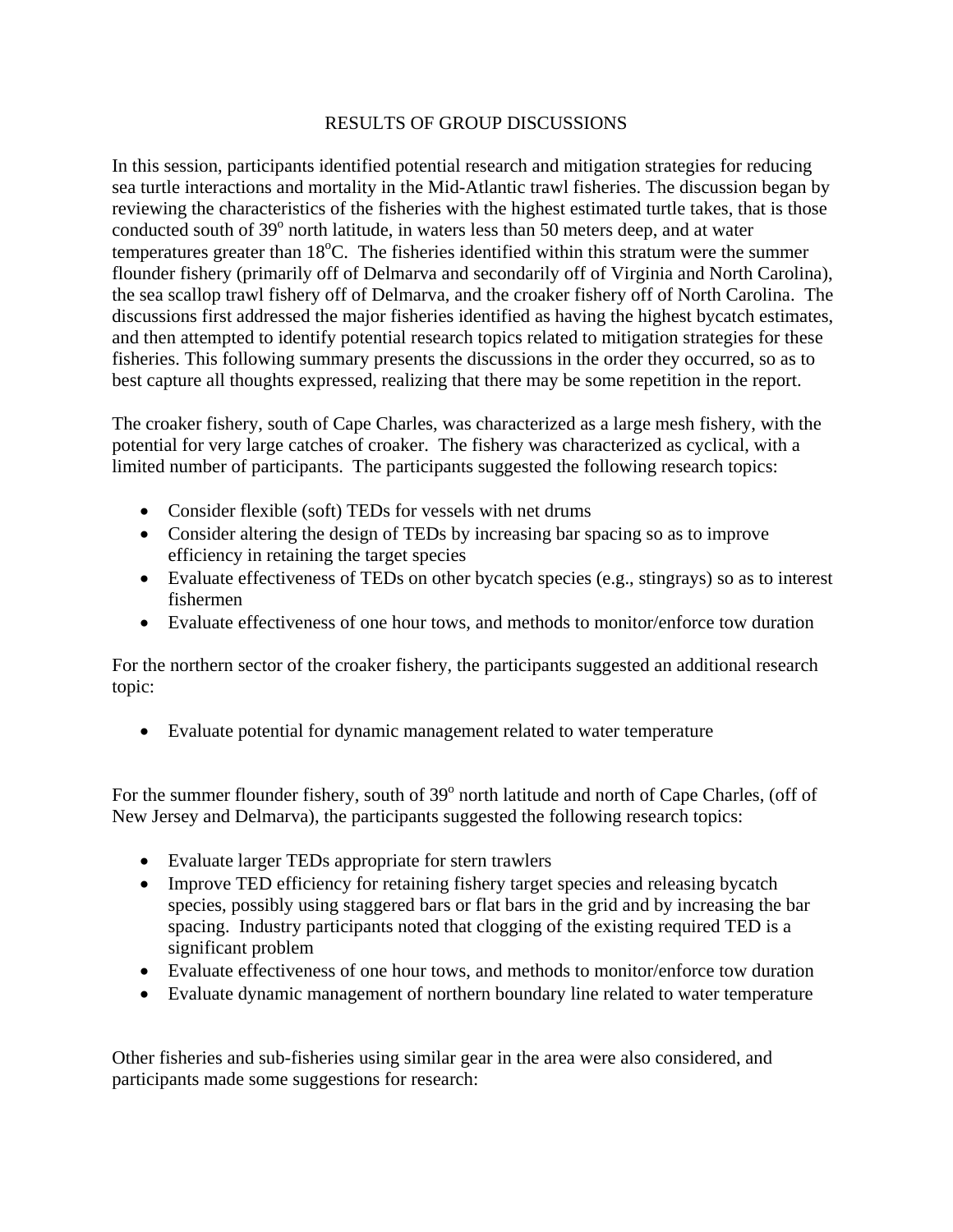- Separately consider the inshore sub-fishery off Ocean City MD that targets horseshoe crabs. Develop appropriate mitigation measures for this fishery acknowledging the unique characteristics of the fishery, specifically short tow durations.
- For the squid fishery south of Long Island with water temperatures greater than  $18^{\circ}$ C, but north of 39<sup>°</sup> latitude, potential mitigation strategies identified included tow duration, flexible grids, and dynamic management triggered by water temperatures.

For the scallop trawl fishery, the participants suggested the following research topics:

- Evaluate improved TED designs that minimize the loss of the target species using larger bar spacing or staggered bars
- Evaluate alternative trawl designs (e.g. topless trawls)

At the end of the first discussion session, several general comments were made. The first identified the need for an expedited process to apply for (and receive) experimental fishing permits. The second comment addressed improved communication between fishermen at sea as a potential strategy to reduce interactions. Other comments highlighted the need for a better understanding of sea turtle response to the stress of capture and the duration of forced submergence, and the relationship of these factors to sea turtle mortality. A final comment reiterated the need for dynamic management to minimize the regulatory burden on fishermen.

The final session identified research areas that were perceived to be of the highest priority by the fishing industry. The following topics were identified as having the highest payoff for research:

- Investigate the relationship between sea surface temperature and the abundance and distribution of sea turtles with respect to the potential use of dynamic management as an interaction mitigation strategy
- Improve the efficiency of the TED currently required in the summer flounder trawl fishery. Fishermen believe that they are losing too much of the target species due to clogging of the TED.
- Investigate sea turtle diving behavior to provide information about where in the water column interactions are occurring.

Other research topics mentioned in the final session included:

- A re-analysis of the relationship between sea turtle survival (condition on release) and tow duration, using data in the existing database
- Evaluation of the technology required to monitor tow duration so as to allow for effective enforcement of possible tow duration regulations
- The study of sea turtle behavior with respect to trawl interactions and possible measures to deter sea turtles from entering the trawl mouth
- Cost-benefit analysis of sea turtle interaction mitigation measures that address the size of a fishery, catch and revenue lost by the fishermen due to mitigation, the establishment of appropriate triggers for mandatory use of a particular mitigation measure, etc.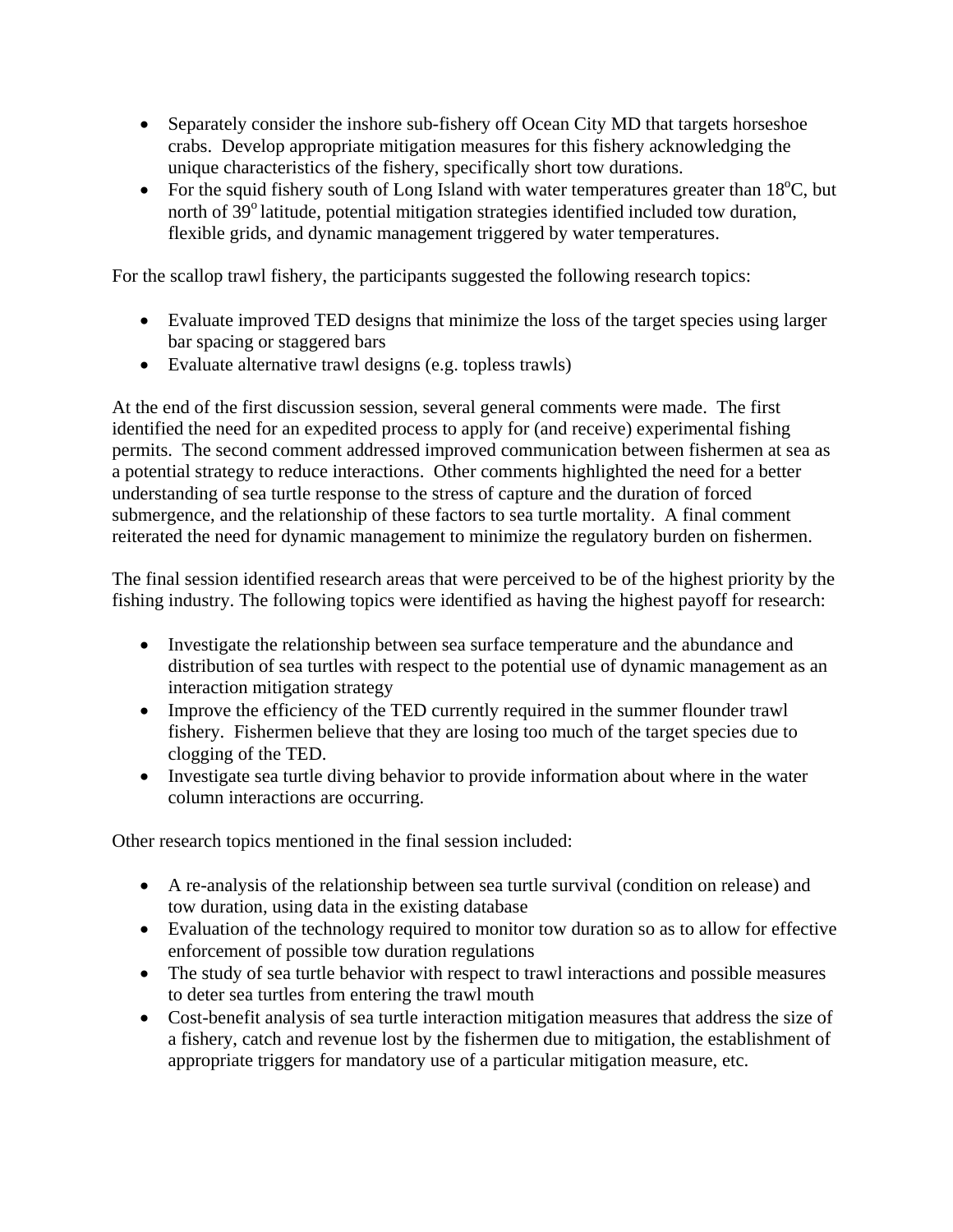• Investigate the size of turtles encountered in the Mid-Atlantic as compared to the Gulf of Mexico, and conduct an evaluation whether an increase in the bar spacing is likely to exclude most turtles occurring in Mid-Atlantic waters.

# PROPOSED SHORT-TERM RESEARCH PLAN

The 1.5 days of presentations and discussions resulted in many research suggestions, some of which can be addressed in the short term, but others will require years of study and considerable resources. The following important research topics are identified as relatively short-term; that is, they are tractable for study within the next year. These are divided into two sections; the first is devoted to gear technology issues, and the second is related to basic science on sea turtle biology and behavior.

Gear technology research:

- 1. Improve the TEDs currently required in the summer flounder fishery. Participants stated that the use of the currently mandated TEDs in this fishery results in a loss of target species catch. Possible improvements to the TED may involve increasing the bar spacing, staggering the bars, reducing the bar diameter, increasing the size of the TED, and making the TED flexible for better handling on vessels with net drums. A redesigned TED could be tested as early as summer 2007 with industry cooperation.
- 2. Evaluate the opportunity for using some technology to monitor tow duration that is enforceable.
- 3. Develop an improved TED for the sea scallop trawl fishery that minimizes loss of target species.
- 4. Develop a TED appropriate for the croaker fishery that is capable of handling large catch rates.

Basic scientific research:

- 1. Investigate the spatial and temporal distribution of sea turtles with respect to water temperature, as related to the potential use of dynamic management as a mitigation strategy.
- 2. Investigate the effects of duration of forced submergence on sea turtle health, as related to the potential use of tow duration as a mitigation strategy.

APPENDICES (appendices B-G are included on a CD)

- A. List of Participants and Contact Information
- B. Henry Milliken's presentation
- C. Kate Mansfield's presentation
- D. Heather Hass' presentation
- E. Ellen Keane's and Tanya Dobrzynski's presentation
- F. John Mitchell's and Jeff Gearhart's presentation
- G. Dan Lawson's presentation